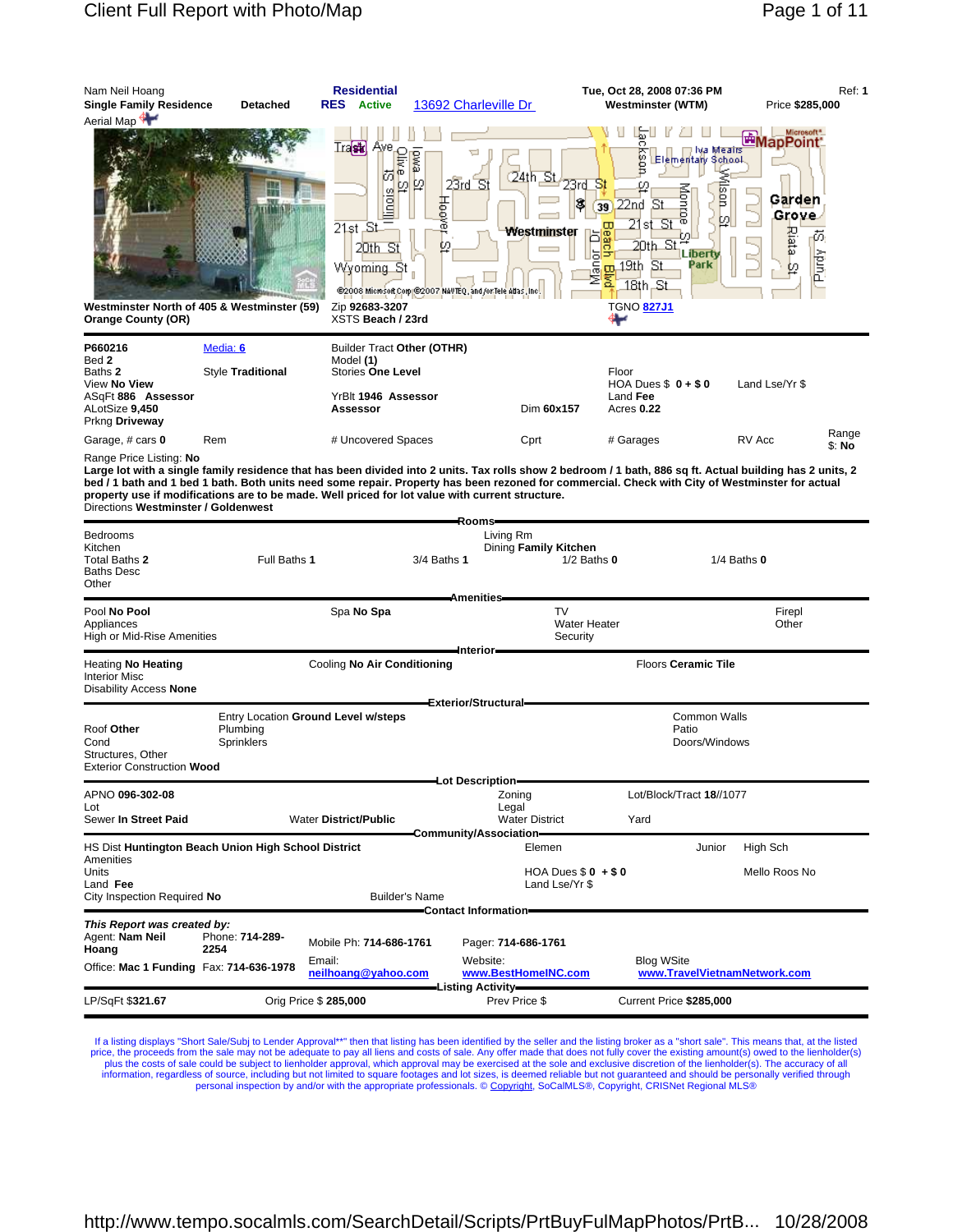

Range Price Listing: **No**

**REO/Lender owned. Charming single family home on a large corner lot with in a cul-de-sac. Pretty hardwood floors, a lovely living room with french doors. Swee dining area with duilt in seating off the kitchen. Bright, open and airy kitchen. Good sized master bedroom plus two other decent sized bedrooms. Backyard has pretty grass area as well as RV parking.** Directions **Goldenwest, East on Bestel,left on Cedar, left on Oso**

|                                                                                                                                                                  |                              |                                              | Rooms-                                                   |                                                                      |                                                   |        |                                      |  |
|------------------------------------------------------------------------------------------------------------------------------------------------------------------|------------------------------|----------------------------------------------|----------------------------------------------------------|----------------------------------------------------------------------|---------------------------------------------------|--------|--------------------------------------|--|
| <b>Bedrooms</b><br>Kitchen<br>Total Baths 2<br><b>Baths Desc</b><br>Other                                                                                        |                              | Full Baths 1                                 |                                                          | Living Rm<br>Dining Family Kitchen<br>3/4 Baths 1<br>$1/2$ Baths $0$ |                                                   |        | $1/4$ Baths $0$                      |  |
|                                                                                                                                                                  |                              |                                              | <b>Amenities</b>                                         |                                                                      |                                                   |        |                                      |  |
| Pool No Pool<br>Appliances<br>High or Mid-Rise Amenities                                                                                                         | Spa Private Spa              | <b>TV</b><br><b>Water Heater</b><br>Security | Other                                                    | Firepl Living Room / Uses Wood Only                                  |                                                   |        |                                      |  |
|                                                                                                                                                                  |                              |                                              | Interior-                                                |                                                                      |                                                   |        |                                      |  |
| Heating Forced Air<br><b>Interior Misc</b><br>Disability Access None                                                                                             |                              | Cooling No Air Conditioning                  |                                                          |                                                                      | Floors Hardwood, Sheet Vinyl                      |        |                                      |  |
|                                                                                                                                                                  |                              |                                              | Exterior/Structural-                                     |                                                                      |                                                   |        |                                      |  |
| Entry Location Ground Level - no steps<br>Roof Composition/Shingle<br>Plumbing<br>Cond<br>Sprinklers<br>Structures, Other<br><b>Exterior Construction Stucco</b> |                              |                                              |                                                          |                                                                      |                                                   | Patio  | <b>Common Walls</b><br>Doors/Windows |  |
|                                                                                                                                                                  |                              |                                              | -Lot Description-                                        |                                                                      |                                                   |        |                                      |  |
| APNO 096-412-01                                                                                                                                                  |                              |                                              | Lot/Block/Tract 63//2417<br>Zoning                       |                                                                      |                                                   |        |                                      |  |
| Lot<br>Sewer In Street                                                                                                                                           | <b>Water District/Public</b> |                                              | Legal<br><b>Water District</b><br>Community/Association= |                                                                      | Yard                                              |        |                                      |  |
| HS Dist Huntington Beach Union High School District<br>Amenities                                                                                                 |                              |                                              |                                                          | Elemen                                                               |                                                   | Junior | High Sch                             |  |
| Units<br>Land Fee<br>City Inspection Required No                                                                                                                 |                              | <b>Builder's Name</b>                        |                                                          | HOA Dues $$0 + $0$<br>Land Lse/Yr \$                                 |                                                   |        | Mello Roos No                        |  |
|                                                                                                                                                                  |                              |                                              | -Contact Information-                                    |                                                                      |                                                   |        |                                      |  |
| This Report was created by:<br>Agent: Nam Neil<br>Hoang                                                                                                          | Phone: 714-289-<br>2254      | Mobile Ph: 714-686-1761                      | Pager: 714-686-1761                                      |                                                                      |                                                   |        |                                      |  |
| Office: Mac 1 Funding Fax: 714-636-1978                                                                                                                          |                              | Email:<br>neilhoang@yahoo.com                | Website:<br>www.BestHomeINC.com<br>-Listing Activity-    |                                                                      | <b>Blog WSite</b><br>www.TravelVietnamNetwork.com |        |                                      |  |
| LP/SqFt \$243.34                                                                                                                                                 | Orig Price \$ 292,500        |                                              |                                                          | Prev Price \$<br>Current Price \$292,500                             |                                                   |        |                                      |  |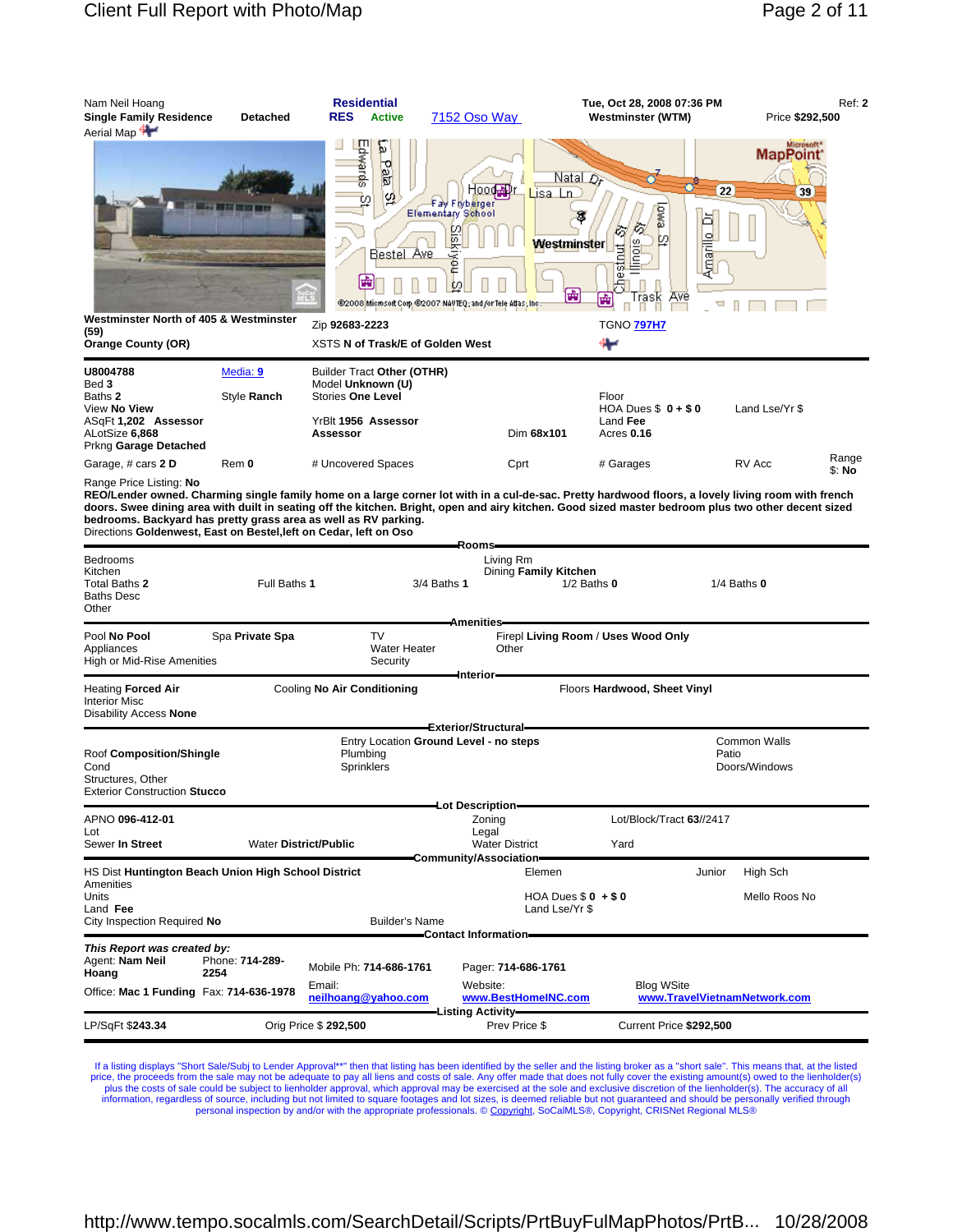| Nam Neil Hoang<br><b>Single Family Residence</b><br>Aerial Map <sup>4</sup>                                                                                                                                                                                                                                                                                                                                                                          | Detached               | <b>Residential</b><br><b>RES</b> Active                                             | 13772 Charleville Dr                                                                                                 |                                                                                                                                          | Tue, Oct 28, 2008 07:36 PM<br><b>Westminster (WTM)</b>                                                      | Price \$293,900*                                                                                | Ref: 3          |
|------------------------------------------------------------------------------------------------------------------------------------------------------------------------------------------------------------------------------------------------------------------------------------------------------------------------------------------------------------------------------------------------------------------------------------------------------|------------------------|-------------------------------------------------------------------------------------|----------------------------------------------------------------------------------------------------------------------|------------------------------------------------------------------------------------------------------------------------------------------|-------------------------------------------------------------------------------------------------------------|-------------------------------------------------------------------------------------------------|-----------------|
| Westminster North of 405 & Westminster (59)Zip 92683-<br><b>Orange County (OR)</b>                                                                                                                                                                                                                                                                                                                                                                   |                        | 요.<br>연합<br>$21st$ St<br>20th St<br>Wyoming St<br><b>XSTS Westminster and Beach</b> | ewo<br>$23rd$ St<br><b>Hoover</b><br>ŰΟ<br>œ<br>Anzon<br>@2008 Microsoft Corp @2007 NAVTEQ, and /or Tele Atlas, Inc. | leach<br>24th St<br>모<br>이후<br>21<br>st St<br>গ<br>39<br>19th, St<br>18th S <mark>t.1</mark> 8th St<br>Westminster Blvd.[≇<br>TGNO 827J1 | -St<br>23rd<br>Monroe<br>$\overline{\mathbf{S}}$ t<br>22nd<br>tΩ<br>20th.<br>Liberty<br>Park<br>Westminster | Microsoft*<br>MapPoint <sup>*</sup><br>Mison<br>図<br>Garden<br>Grove<br>m<br>Westminster Museum |                 |
| P651740                                                                                                                                                                                                                                                                                                                                                                                                                                              | Media: 1               | Builder Tract Other (OTHR)                                                          |                                                                                                                      |                                                                                                                                          |                                                                                                             |                                                                                                 |                 |
| Bed 2<br>Baths <b>1</b>                                                                                                                                                                                                                                                                                                                                                                                                                              | Style Other            | Model (0)<br><b>Stories One Level</b>                                               |                                                                                                                      | Floor                                                                                                                                    |                                                                                                             |                                                                                                 |                 |
| View No View<br>ASaFt 855 Assessor<br>ALotSize 6,000<br>Prkng Garage Attached                                                                                                                                                                                                                                                                                                                                                                        |                        | YrBlt 1948 Assessor<br>Assessor                                                     |                                                                                                                      | HOA Dues $$0 + $0$<br>Land Fee<br>Dim<br>Acres                                                                                           |                                                                                                             | Land Lse/Yr \$                                                                                  |                 |
| Garage, # cars 1 A                                                                                                                                                                                                                                                                                                                                                                                                                                   | Rem                    | # Uncovered Spaces                                                                  |                                                                                                                      | # Garages<br>Cprt                                                                                                                        |                                                                                                             | RV Acc                                                                                          | Range<br>\$: No |
| Range Price Listing: No<br>Unbeatable Opportunity With This Two Bedroom, One Bath Home Located Minutes From Westminster Mall! Open Floor Plan With Spacious Living<br>Room, One Car Attached Garage, Private Backyard With Plenty Of Room To Create Your Dream Oasis! Minutes From Schools,<br>Shopping, Entertainment, Freeways, Parks And More!<br>Directions Westminster and Beach<br>Bedrooms<br>Kitchen<br>Total Baths 1<br>Baths Desc<br>Other | Full Baths 0           |                                                                                     | -Rooms-<br>Living Rm<br>3/4 Baths 1                                                                                  | Dining Other Dining<br>$1/2$ Baths $0$                                                                                                   |                                                                                                             | $1/4$ Baths $0$                                                                                 |                 |
| Pool No Pool<br>Appliances<br>High or Mid-Rise Amenities                                                                                                                                                                                                                                                                                                                                                                                             |                        | Spa No Spa                                                                          | Amenities                                                                                                            | TV<br><b>Water Heater</b><br>Security                                                                                                    |                                                                                                             | Firepl<br>Other                                                                                 |                 |
| Heating No Heating                                                                                                                                                                                                                                                                                                                                                                                                                                   |                        | Cooling No Air Conditioning                                                         | –Interior–                                                                                                           |                                                                                                                                          | Floors Carpet - Partial                                                                                     |                                                                                                 |                 |
| <b>Interior Misc</b><br>Disability Access None                                                                                                                                                                                                                                                                                                                                                                                                       |                        |                                                                                     |                                                                                                                      |                                                                                                                                          |                                                                                                             |                                                                                                 |                 |
| Roof <b>Composition</b><br>Cond<br>Structures, Other<br><b>Exterior Construction Stucco</b>                                                                                                                                                                                                                                                                                                                                                          | Plumbing<br>Sprinklers | Entry Location Ground Level - no steps                                              | Exterior/Structural=                                                                                                 |                                                                                                                                          | Patio                                                                                                       | <b>Common Walls</b><br>Doors/Windows                                                            |                 |
| APNO 096-312-04                                                                                                                                                                                                                                                                                                                                                                                                                                      |                        |                                                                                     | Lot Description=                                                                                                     | Zoning                                                                                                                                   | Lot/Block/Tract 14//1050                                                                                    |                                                                                                 |                 |
| Lot<br>Sewer In, Connected & Paid                                                                                                                                                                                                                                                                                                                                                                                                                    |                        | <b>Water District/Public</b>                                                        |                                                                                                                      | Legal<br><b>Water District</b>                                                                                                           | Yard                                                                                                        |                                                                                                 |                 |
| HS Dist Other                                                                                                                                                                                                                                                                                                                                                                                                                                        |                        |                                                                                     | Community/Association=<br>Elemen                                                                                     |                                                                                                                                          | Junior                                                                                                      | High Sch                                                                                        |                 |
| Amenities<br>Units<br>Land Fee<br>City Inspection Required No                                                                                                                                                                                                                                                                                                                                                                                        |                        | <b>Builder's Name</b>                                                               | Land Lse/Yr \$                                                                                                       | HOA Dues $$0 + $0$                                                                                                                       |                                                                                                             | Mello Roos No                                                                                   |                 |
| This Report was created by:<br>Agent: <b>Nam Neil</b>                                                                                                                                                                                                                                                                                                                                                                                                | Phone: 714-289-        | Mobile Ph: 714-686-1761                                                             | Contact Information-<br>Pager: 714-686-1761                                                                          |                                                                                                                                          |                                                                                                             |                                                                                                 |                 |
| Hoang<br>Office: Mac 1 Funding Fax: 714-636-1978                                                                                                                                                                                                                                                                                                                                                                                                     | 2254                   | Email:<br>neilhoang@yahoo.com                                                       | Website:                                                                                                             | www.BestHomeINC.com                                                                                                                      | <b>Blog WSite</b>                                                                                           | www.TravelVietnamNetwork.com                                                                    |                 |
| LP/SqFt \$343.74                                                                                                                                                                                                                                                                                                                                                                                                                                     | Orig Price \$ 319,900  |                                                                                     | Listing Activity-<br>Prev Price \$ 303,900                                                                           |                                                                                                                                          | Current Price \$293,900                                                                                     |                                                                                                 |                 |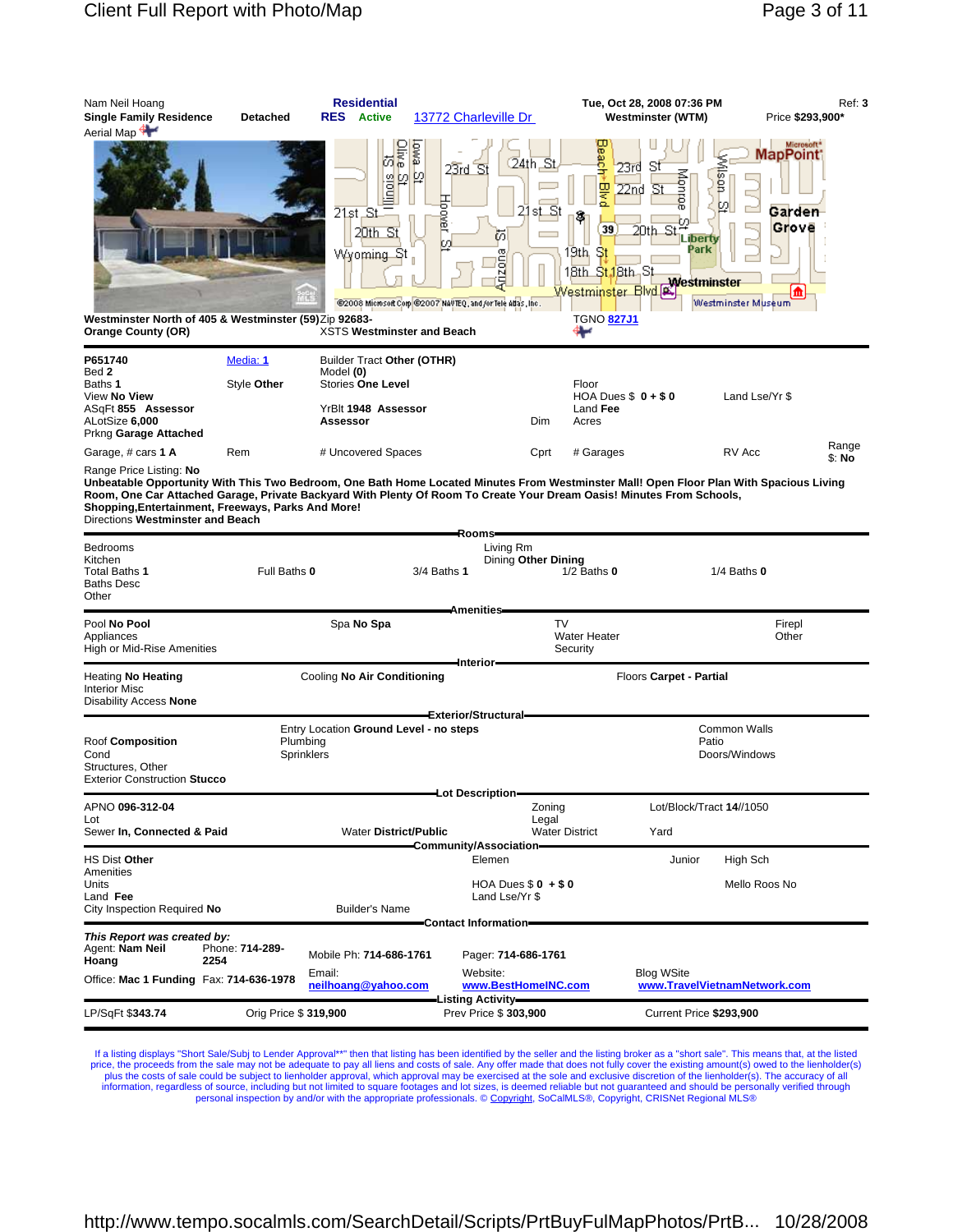| Nam Neil Hoang<br><b>Single Family Residence</b><br>Aerial Map                                                 | <b>Detached</b>         | <b>Residential</b><br><b>RES</b><br><b>Active</b>                                                      | 13301 Illinois St                                                                                                                                                                                                                                                        | Tue, Oct 28, 2008 07:36 PM<br>Westminster (WTM)                                      | Ref: 4<br>Price \$349,900                                                                                                             |
|----------------------------------------------------------------------------------------------------------------|-------------------------|--------------------------------------------------------------------------------------------------------|--------------------------------------------------------------------------------------------------------------------------------------------------------------------------------------------------------------------------------------------------------------------------|--------------------------------------------------------------------------------------|---------------------------------------------------------------------------------------------------------------------------------------|
| Westminster North of 405 & Westminster<br>(59)                                                                 |                         | Bestel Ave<br>Trask Ave<br>Zip 92683-2611                                                              | Golde<br>Natal Dr<br>Hood pr<br><b><i><u><b>TWest</b></u></i></b><br>Fay Flyberger<br>Elementary<br>愛<br>Cherry<br>School<br>ρ<br><b>Westminster</b><br>Calvany School<br>of Westminster<br><b>Property</b><br>S2008 Microsoft Corp S2007 NAVTEQ and for Tele Adas, Inc. | 22)<br>ewe<br>ă<br>ß.<br>Amarillo<br>w<br>Schmitt<br>Elementary<br><b>TGNO 797H7</b> | Microsoft <sup>*</sup><br><b>MapPoint</b><br>Garden Grove Fwy<br>Garden<br>Grove<br>$\left[ 39\right]$<br>vast.<br>ا م <mark>ا</mark> |
| <b>Orange County (OR)</b>                                                                                      |                         | <b>XSTS E/Goldenwest &amp; N/Trask</b>                                                                 |                                                                                                                                                                                                                                                                          |                                                                                      |                                                                                                                                       |
| P661635<br>Bed 3<br>Baths 2<br>View No View<br>ASqFt 1,257 Assessor<br>ALotSize 8,512<br>Prkng Garage Attached | Media: 1<br>Style Ranch | Builder Tract Other (OTHR)<br>Model (*)<br><b>Stories One Level</b><br>YrBlt 1956 Assessor<br>Assessor | Dim 76x112                                                                                                                                                                                                                                                               | Floor<br>HOA Dues $$0 + $0$<br>Land Fee<br>Acres 0.2                                 | Land Lse/Yr \$                                                                                                                        |
| Garage, # cars 2 A                                                                                             | Rem                     | # Uncovered Spaces                                                                                     | Cprt                                                                                                                                                                                                                                                                     | # Garages                                                                            | Range<br>RV Acc                                                                                                                       |
| Range Price Listing: No                                                                                        |                         |                                                                                                        |                                                                                                                                                                                                                                                                          |                                                                                      | \$: No                                                                                                                                |

Range Price Listing: No<br>Fantastic Value On this 3 Bedroom 2 Bath Ranch Home, Value Priced For Quick Sale. Spacious Living Room, Open & Bright Kitchen, Good Sized<br>Bedrooms, Tiled Bathrooms, Ceiling Fans, Large Backyard That Directions **From Goldenwest, East on Trask, Left on Chestnut, Right Natal, Right Illinois**

|                                                                                                                                                                     |                         |                               | Rooms-                       |                                                                   |                                  |                              |
|---------------------------------------------------------------------------------------------------------------------------------------------------------------------|-------------------------|-------------------------------|------------------------------|-------------------------------------------------------------------|----------------------------------|------------------------------|
| Bedrooms All Bedrooms Down<br>Kitchen<br>Total Baths 2<br><b>Baths Desc</b><br>Other                                                                                | Full Baths 1            |                               | 3/4 Baths 1                  | Living Rm Living Room<br>Dining Family Kitchen<br>$1/2$ Baths $0$ |                                  | $1/4$ Baths $0$              |
|                                                                                                                                                                     |                         |                               | <b>Amenities</b>             |                                                                   |                                  |                              |
| Pool No Pool<br>Appliances<br>High or Mid-Rise Amenities                                                                                                            |                         | Spa No Spa                    |                              | <b>TV</b><br><b>Water Heater</b><br>Security                      |                                  | Firepl<br>Other              |
|                                                                                                                                                                     |                         |                               | Interior-                    |                                                                   |                                  |                              |
| <b>Heating Forced Air</b><br><b>Interior Misc</b><br>Disability Access None                                                                                         | Cooling Ceiling Fan(s)  |                               |                              | Floors Ceramic Tile, Vinyl Tile, Wall-to-Wall Carpet              |                                  |                              |
|                                                                                                                                                                     |                         |                               | Exterior/Structural-         |                                                                   |                                  |                              |
| Entry Location Ground Level w/steps<br>Roof Composition<br>Plumbing<br>Cond As Is<br>Sprinklers<br>Structures, Other<br><b>Exterior Construction Siding, Stucco</b> |                         |                               |                              | <b>Common Walls</b><br>Patio<br>Doors/Windows                     |                                  |                              |
|                                                                                                                                                                     |                         |                               | <del>-</del> Lot Description |                                                                   |                                  |                              |
| APNO 096-441-05<br>Lot<br>Sewer In, Connected & Paid                                                                                                                |                         | <b>Water District/Public</b>  |                              | Zonina<br>Legal<br><b>Water District</b>                          | Lot/Block/Tract 97//3071<br>Yard |                              |
|                                                                                                                                                                     |                         |                               | Community/Association=       |                                                                   |                                  |                              |
| HS Dist Call L/O<br>Amenities<br>Units<br>Land Fee<br>City Inspection Required No                                                                                   |                         | <b>Builder's Name</b>         | Elemen                       | HOA Dues $$0 + $0$<br>Land Lse/Yr \$                              | Junior                           | High Sch<br>Mello Roos No    |
|                                                                                                                                                                     |                         |                               | Contact Information=         |                                                                   |                                  |                              |
| This Report was created by:<br>Agent: Nam Neil<br>Hoang                                                                                                             | Phone: 714-289-<br>2254 | Mobile Ph: 714-686-1761       | Website:                     | Pager: 714-686-1761                                               |                                  |                              |
| Office: Mac 1 Funding Fax: 714-636-1978                                                                                                                             |                         | Email:<br>neilhoang@yahoo.com | <b>Listing Activity</b>      | www.BestHomeINC.com                                               | <b>Blog WSite</b>                | www.TravelVietnamNetwork.com |
| LP/SqFt \$278.36                                                                                                                                                    |                         | Orig Price \$ 349,900         |                              | Prev Price \$                                                     | Current Price \$349,900          |                              |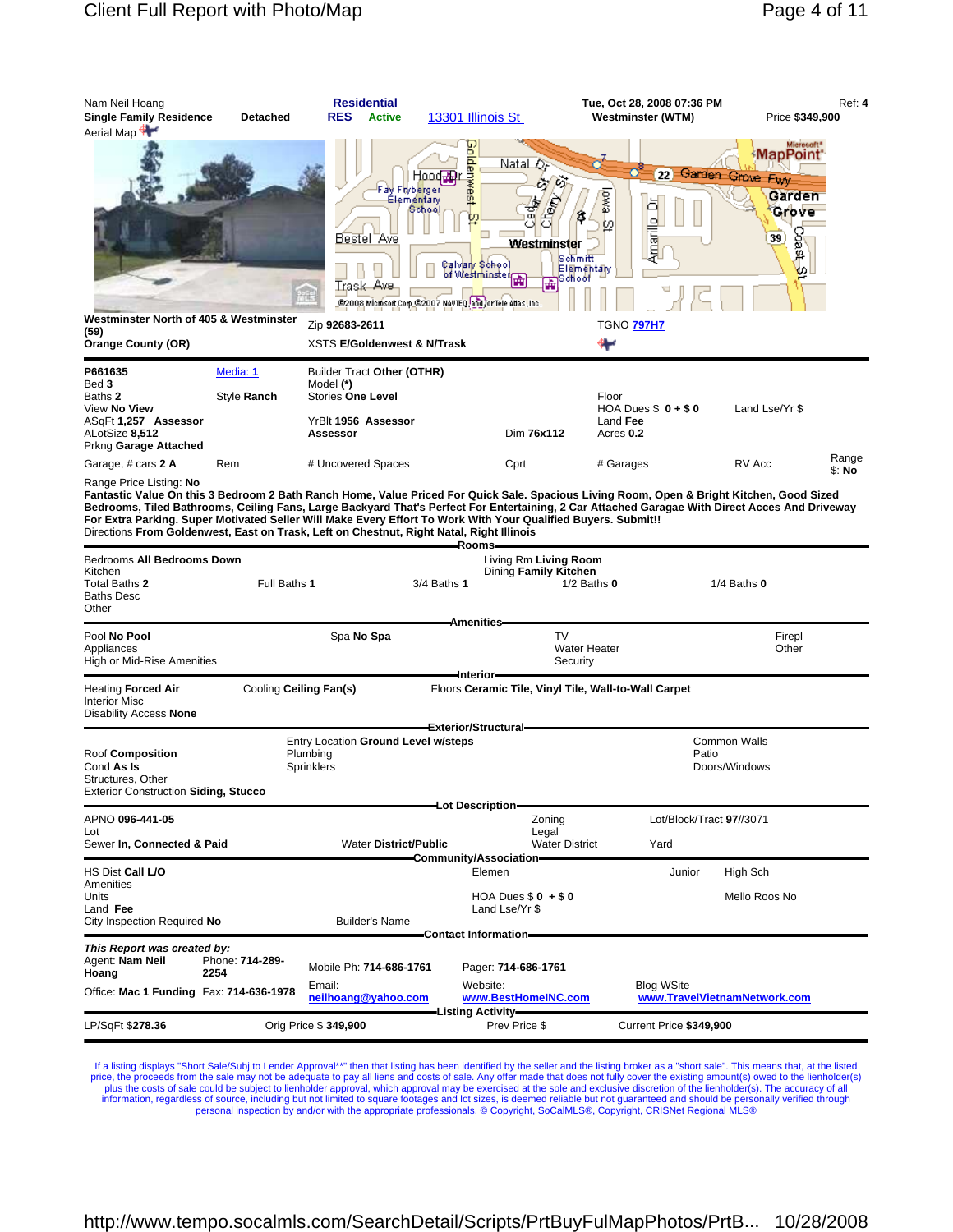| Nam Neil Hoang<br><b>Single Family Residence</b><br>Aerial Map | <b>Detached</b>                                                                            | <b>Residential</b><br><b>RES</b><br><b>Active</b>                                                                                                                                                                                                                                                                                    | 15490 Avon Cir                                                                                                                                          |       | Tue, Oct 28, 2008 07:36 PM<br>Westminster (WTM)                                                                                                                                                        | Ref: 5<br>Price \$389,900 |  |  |
|----------------------------------------------------------------|--------------------------------------------------------------------------------------------|--------------------------------------------------------------------------------------------------------------------------------------------------------------------------------------------------------------------------------------------------------------------------------------------------------------------------------------|---------------------------------------------------------------------------------------------------------------------------------------------------------|-------|--------------------------------------------------------------------------------------------------------------------------------------------------------------------------------------------------------|---------------------------|--|--|
| S of Bolsa, E of Beach (67)<br><b>Orange County (OR)</b>       |                                                                                            | Brookhurs<br>Bishop Pl<br>喦<br>Ŭ0<br>elgrade<br>Cunningham Ave<br>U.<br>-3<br>$\Box$<br>$\Box$<br>m<br>좊<br><b>Westminster</b><br>La Quinta<br>McFadden Par <mark>k</mark><br><b>High School</b><br>Cloverdale.<br>$\sqrt{P}$ ark<br>@2008 Microsoft Corp @2007 NAVTEQ, and /or Tele Atlas, Inc.<br>Zip 92683-<br>XSTS McFadden Ave. |                                                                                                                                                         |       | శ్<br>Microsoft <sup>*</sup><br><b>MapPoint</b><br>⊈⊻<br><u>Davit Ave</u><br>w<br>W. McFadder<br>Santa Ana<br>Garden<br><b>Bethel Christian</b><br>Sphool<br>Grove<br>Ballast Ave<br><b>TGNO 828F4</b> |                           |  |  |
| S550147<br>Bed 4<br>Baths 2<br>View No View                    | Media: 3<br>Style Contemporary                                                             | Model (0)                                                                                                                                                                                                                                                                                                                            | <b>Builder Tract Other (OTHR)</b><br>Stories One Level                                                                                                  | Floor | HOA Dues $$0 + $0$                                                                                                                                                                                     | Land Lse/Yr \$            |  |  |
| ASqFt 1,375 Assessor<br>ALotSize 6,270<br>Prkng                |                                                                                            | Assessor                                                                                                                                                                                                                                                                                                                             | YrBlt 1961 Assessor                                                                                                                                     | Dim   | Land Fee<br>Acres 0.14                                                                                                                                                                                 |                           |  |  |
| Garage, # cars 2                                               | Rem                                                                                        |                                                                                                                                                                                                                                                                                                                                      | # Uncovered Spaces                                                                                                                                      | Cprt  | # Garages                                                                                                                                                                                              | Range<br>RV Acc<br>\$: No |  |  |
| Range Price Listing: No<br>Directions See Map                  | large family. This one is priced to sell and will not last long, submit your offer today!! |                                                                                                                                                                                                                                                                                                                                      | This property in the city of Westminster features 4 bedrooms and 2 bathrooms, a fireplace in the living room; it is located in cul de sac perfect for a |       |                                                                                                                                                                                                        |                           |  |  |

| ויש טיוסיוט                                                                                                   |                         |                                                          | Rooms=                                                                                    |                                   |                                               |  |  |  |
|---------------------------------------------------------------------------------------------------------------|-------------------------|----------------------------------------------------------|-------------------------------------------------------------------------------------------|-----------------------------------|-----------------------------------------------|--|--|--|
| <b>Bedrooms</b><br>Kitchen<br>Total Baths 2<br><b>Baths Desc</b><br>Other                                     | Full Baths 2            |                                                          | Living Rm<br>Dining Eating Area<br>$3/4$ Baths $0$<br>$1/2$ Baths $0$<br><b>Amenities</b> |                                   | $1/4$ Baths $0$                               |  |  |  |
| Pool No Pool<br>Appliances<br>High or Mid-Rise Amenities                                                      | Spa No Spa              | <b>TV</b><br><b>Water Heater</b><br>Security             | Firepl Living Room / Uses Wood Only<br>Other                                              |                                   |                                               |  |  |  |
| <b>Heating Other Heating</b><br><b>Interior Misc</b><br>Disability Access None                                |                         | Cooling Other                                            | ⊫Interior<br>Floors Ceramic Tile, Wall-to-Wall Carpet<br>Exterior/Structural=             |                                   |                                               |  |  |  |
| Roof Composition/Shingle<br>Cond<br>Structures, Other<br><b>Exterior Construction Stucco</b>                  |                         | Plumbing<br><b>Sprinklers</b>                            | Entry Location Ground Level w/steps                                                       |                                   | <b>Common Walls</b><br>Patio<br>Doors/Windows |  |  |  |
| APNO 108-536-03<br>Lot<br>Sewer In, Connected & Paid                                                          |                         | <b>Water District/Public</b>                             | Lot Description-<br>Zonina<br>Legal<br><b>Water District</b>                              | Lot/Block/Tract 138//4063<br>Yard |                                               |  |  |  |
| HS Dist Garden Grove Unified School District<br>Amenities<br>Units<br>Land Fee<br>City Inspection Required No |                         | <b>Builder's Name</b>                                    | Community/Association-<br>Elemen<br>HOA Dues $$0 + $0$<br>Land Lse/Yr \$                  | Junior                            | High Sch<br>Mello Roos No                     |  |  |  |
| This Report was created by:<br>Agent: Nam Neil<br>Hoang<br>Office: Mac 1 Funding Fax: 714-636-1978            | Phone: 714-289-<br>2254 | Mobile Ph: 714-686-1761<br>Email:<br>neilhoang@yahoo.com | Contact Information<br>Pager: 714-686-1761<br>Website:<br>www.BestHomeINC.com             | <b>Blog WSite</b>                 | www.TravelVietnamNetwork.com                  |  |  |  |
| LP/SqFt \$283.56                                                                                              | Orig Price \$ 389,900   |                                                          | Prev Price \$                                                                             | Current Price \$389,900           |                                               |  |  |  |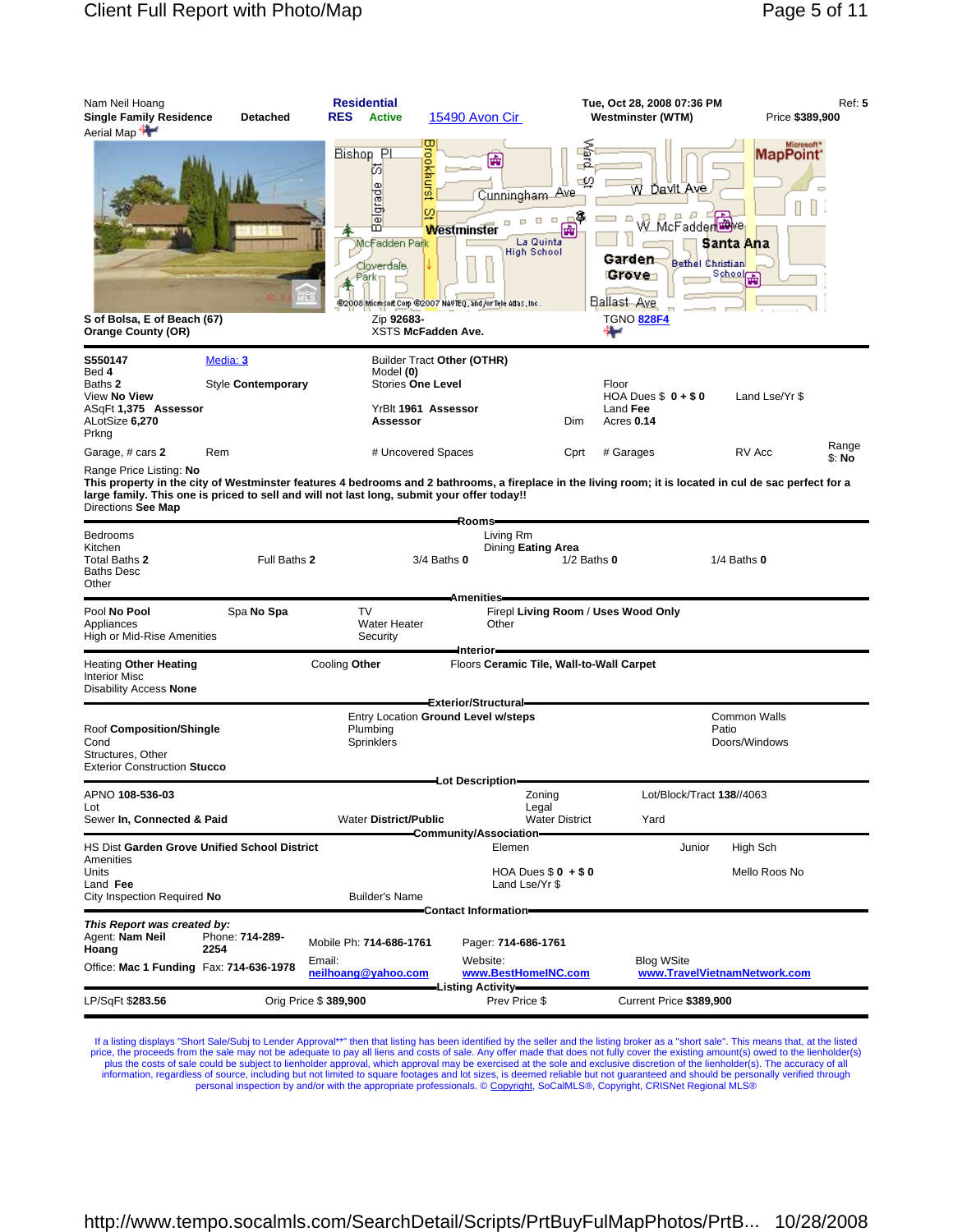| Nam Neil Hoang<br><b>Single Family Residence</b><br>Aerial Map                                                                                                                                | <b>Detached</b>         | <b>Residential</b><br><b>RES</b><br>Active                                                             | 15001 Neece St                                                                                                                                                                                          | Tue, Oct 28, 2008 07:36 PM<br><b>Westminster (WTM)</b> | Price \$445,000                                                                                                                       | Ref: 6          |
|-----------------------------------------------------------------------------------------------------------------------------------------------------------------------------------------------|-------------------------|--------------------------------------------------------------------------------------------------------|---------------------------------------------------------------------------------------------------------------------------------------------------------------------------------------------------------|--------------------------------------------------------|---------------------------------------------------------------------------------------------------------------------------------------|-----------------|
|                                                                                                                                                                                               |                         | eptroe<br>ackson<br>efferson<br>낅<br>b)<br>w<br>Midway City                                            | للتالي<br>retter<br>regie<br>D)<br>m<br><b>lain</b><br>Wilson<br>σ<br><b>Dewl</b><br>5<br>ଢ<br>Bolsa<br>12<br>Elvira Ave<br>S2008 Microsoft Corp S2007 NAVIEQ, and for Tele Allas , Inc. Nat Orma , AVB | Bolsa Ave.<br>Westminster<br>Bishop Pl                 | Microsoft <sup>*</sup><br>Moran <sub>2</sub><br>MapPoint <sup>.</sup><br><b>Aventic</b><br>g<br>hard<br>Liffle<br>Saigon<br>ø<br>T ET |                 |
| N of Heil, S Of Bolsa, E of Brookhurst, W of<br>Harbor (68)                                                                                                                                   |                         | Zip 92683-5450                                                                                         |                                                                                                                                                                                                         | <b>TGNO 828B3</b>                                      |                                                                                                                                       |                 |
| <b>Orange County (OR)</b>                                                                                                                                                                     |                         | <b>XSTS BOLSA &amp; MAGNOLIA</b>                                                                       |                                                                                                                                                                                                         |                                                        |                                                                                                                                       |                 |
| S547076<br>Bed 3<br>Baths 2<br>View No View<br>ASGFt 1.256 Assessor<br>ALotSize 6,600<br>Prkng                                                                                                | Media: 6<br>Style Other | Builder Tract Other (OTHR)<br>Model (0)<br><b>Stories One Level</b><br>YrBlt 1958 Assessor<br>Assessor | Dim                                                                                                                                                                                                     | Floor<br>HOA Dues $$0 + $0$<br>Land Fee<br>Acres 0.15  | Land Lse/Yr \$                                                                                                                        |                 |
| Garage, # cars 2                                                                                                                                                                              | Rem                     | # Uncovered Spaces                                                                                     | Cprt                                                                                                                                                                                                    | # Garages                                              | RV Acc                                                                                                                                | Range<br>\$: No |
| Range Price Listing: No<br>Property is in the heart of Little Saigon, walking distance to supermarkets and Bank of America, easy access to freeway 22 and 405.<br>Directions see Thomas guide |                         |                                                                                                        |                                                                                                                                                                                                         |                                                        |                                                                                                                                       |                 |
| Bedrooms<br>Kitchen<br>Total Baths 2<br><b>Baths Desc</b><br>Other                                                                                                                            | Full Baths 1            |                                                                                                        | Rooms=<br>Living Rm<br>Dining Other Dining<br>3/4 Baths 1                                                                                                                                               | $1/2$ Baths $0$                                        | $1/4$ Baths $0$                                                                                                                       |                 |
| Pool No Pool<br>Appliances<br>High or Mid-Rise Amenities                                                                                                                                      |                         | Spa No Spa                                                                                             | Amenities-                                                                                                                                                                                              | <b>TV</b><br><b>Water Heater</b><br>Security           | Firepl<br>Other                                                                                                                       |                 |
| Heating Floor Furnace<br>Interior Misc<br>Disability Access None                                                                                                                              |                         | Cooling No Air Conditioning                                                                            | -Interior-                                                                                                                                                                                              | Floors Carpet - Partial, Ceramic Tile                  |                                                                                                                                       |                 |
|                                                                                                                                                                                               |                         | Entry Location Ground Level - no steps                                                                 | Exterior/Structural=                                                                                                                                                                                    |                                                        | <b>Common Walls</b>                                                                                                                   |                 |
| Roof Composition<br>Cond<br>Structures, Other<br><b>Exterior Construction Unknown</b>                                                                                                         | Plumbing<br>Sprinklers  |                                                                                                        |                                                                                                                                                                                                         |                                                        | Patio<br>Doors/Windows                                                                                                                |                 |
| APNO 107-411-22                                                                                                                                                                               |                         |                                                                                                        | Lot Description<br>Zoning                                                                                                                                                                               | Lot/Block/Tract 315//2803                              |                                                                                                                                       |                 |
| Lot<br>Sewer In Street Paid                                                                                                                                                                   |                         | <b>Water District/Public</b>                                                                           | Legal<br><b>Water District</b><br>Community/Association=                                                                                                                                                | Yard                                                   |                                                                                                                                       |                 |
| HS Dist Garden Grove Unified School District                                                                                                                                                  |                         |                                                                                                        | Elemen Westminster Elementary                                                                                                                                                                           |                                                        | High Sch<br>Junior                                                                                                                    |                 |
| Amenities<br>Units<br>Land Fee<br>City Inspection Required No                                                                                                                                 |                         | <b>Builder's Name</b>                                                                                  | HOA Dues $$0 + $0$<br>Land Lse/Yr \$                                                                                                                                                                    |                                                        | Mello Roos No                                                                                                                         |                 |
| This Report was created by:<br>Agent: Nam Neil<br>2254<br>Hoang<br>Office: Mac 1 Funding Fax: 714-636-1978                                                                                    | Phone: 714-289-         | Mobile Ph: 714-686-1761<br>Email:<br>neilhoang@yahoo.com                                               | Contact Information=<br>Pager: 714-686-1761<br>Website:<br>www.BestHomeINC.com                                                                                                                          | <b>Blog WSite</b>                                      | www.TravelVietnamNetwork.com                                                                                                          |                 |
| LP/SqFt \$354.30                                                                                                                                                                              |                         | Orig Price \$445,000                                                                                   | -Listing Activity—<br>Prev Price \$                                                                                                                                                                     | Current Price \$445,000                                |                                                                                                                                       |                 |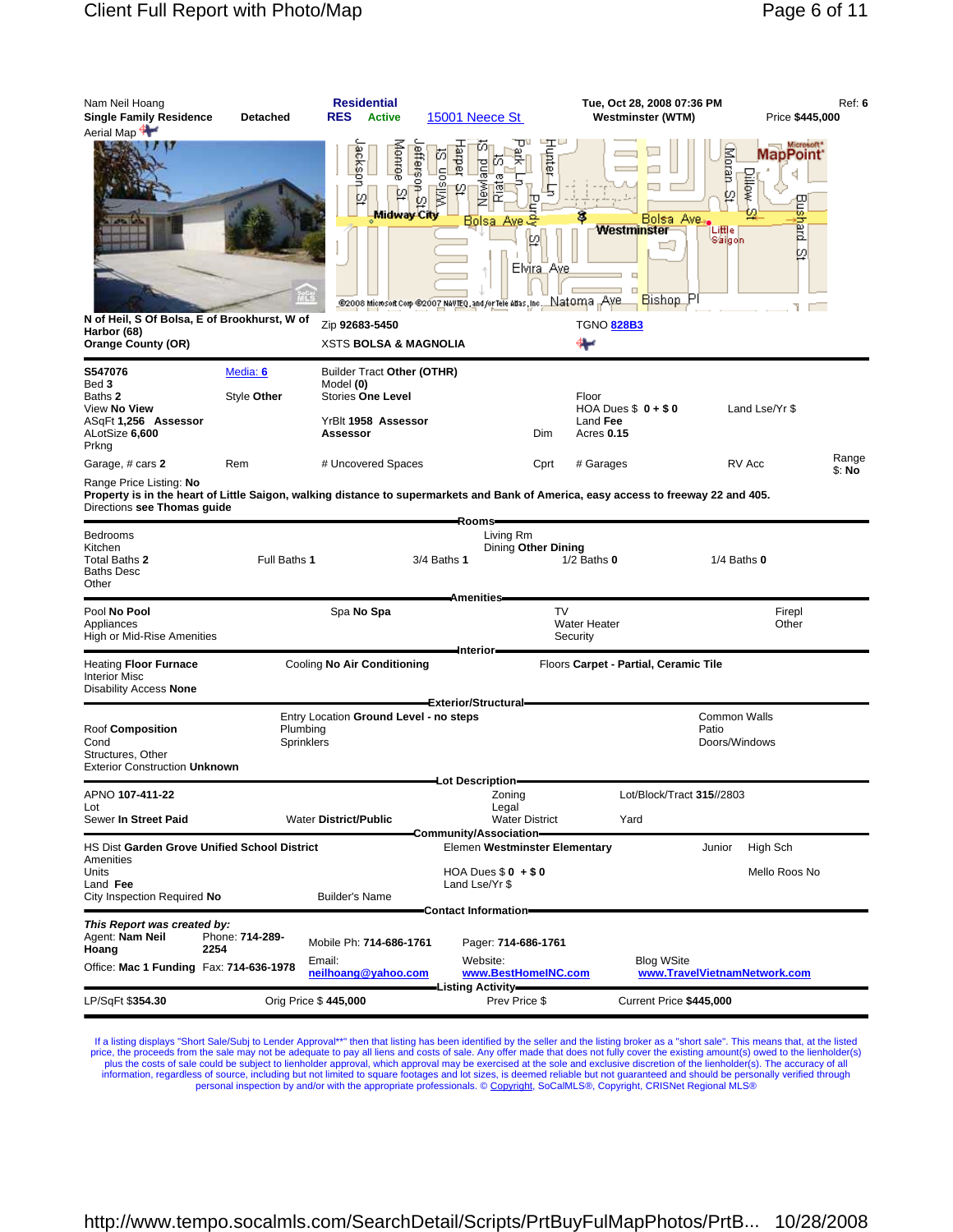| Nam Neil Hoang<br><b>Single Family Residence</b><br>Aerial Map                                            | Detached                  | <b>Residential</b><br><b>RES</b><br><b>Active</b>                                                                                                                                                                                                                                   | 8802 Thorpe Ave                                                              |                                              | Tue, Oct 28, 2008 07:36 PM<br><b>Westminster (WTM)</b>                                          | Price \$449,500                                                                                                                               | Ref: 7          |
|-----------------------------------------------------------------------------------------------------------|---------------------------|-------------------------------------------------------------------------------------------------------------------------------------------------------------------------------------------------------------------------------------------------------------------------------------|------------------------------------------------------------------------------|----------------------------------------------|-------------------------------------------------------------------------------------------------|-----------------------------------------------------------------------------------------------------------------------------------------------|-----------------|
| S of Bolsa, E of Beach (67)<br><b>Orange County (OR)</b>                                                  |                           | Уan<br>ackson-<br><b>Elure</b><br>Wison<br>ø<br>廟<br>Ø<br>McFadden<br>Ave<br>@2008 Microsoft Corp @2007 NAVTEQ, and /or Tele Adas, Inc.<br>Zip 92683-6850<br>XSTS McFadden/Magnolia                                                                                                 | Neivian<br>Nätomaa<br>ā<br>o<br>Newland<br>со                                | _Ave<br>历<br>Purg<br>P<br><b>Westminster</b> | Magnol<br>Bishop Pl<br>-5<br>◠<br>ార<br>挂<br>ں<br>री<br>O<br>Carnation, Dr<br><b>TGNO 828B4</b> | Microsoft <sup>*</sup><br><b>MapPoint</b><br>England Aver<br>₽<br>Bevan Ave<br>Ø.<br>᠊ᠣ<br><b>Dins</b><br>patch<br>ettla<br>ω<br><b>Right</b> |                 |
| S551557<br>Bed 3                                                                                          | Media: 2                  | Builder Tract Other (OTHR)<br>Model (0)                                                                                                                                                                                                                                             |                                                                              |                                              |                                                                                                 |                                                                                                                                               |                 |
| Baths 2<br>View No View<br>ASqFt 1,226 Assessor<br>ALotSize 6,000<br>Prkng                                | Style <b>Contemporary</b> | Stories One Level<br>YrBlt 1960 Assessor<br>Assessor                                                                                                                                                                                                                                |                                                                              | Dim 60x100                                   | Floor<br>HOA Dues $$0 + $0$<br>Land Fee<br>Acres 0.14                                           | Land Lse/Yr \$                                                                                                                                |                 |
| Garage, # cars 2                                                                                          | Rem                       | # Uncovered Spaces                                                                                                                                                                                                                                                                  |                                                                              | Cprt                                         | # Garages                                                                                       | RV Acc                                                                                                                                        | Range<br>\$: No |
| Range Price Listing: <b>No</b><br>AVE.                                                                    |                           | Great buy in a great family neighborhood. Home has open kitchen, family room, and large backyard with RV access from the alley behind home.<br>Directions From the MAGNOLIA exit from the 405 freeway, Turn LEFT onto MCFADDEN AVE. Turn RIGHT onto EDEN ST. Turn RIGHT onto THORPE |                                                                              |                                              |                                                                                                 |                                                                                                                                               |                 |
| Bedrooms<br>Kitchen<br>Total Baths 2<br>Baths Desc<br>Other                                               | Full Baths 1              |                                                                                                                                                                                                                                                                                     | Rooms-<br>Living Rm<br>$3/4$ Baths $0$<br><b>Amenities</b>                   | Dining Eating Area<br>$1/2$ Baths 1          |                                                                                                 | $1/4$ Baths $0$                                                                                                                               |                 |
| Pool No Pool<br>Appliances<br>High or Mid-Rise Amenities                                                  | Spa No Spa                | <b>TV</b><br>Security                                                                                                                                                                                                                                                               | <b>Water Heater</b>                                                          | Other                                        | Firepl Family Room / Other                                                                      |                                                                                                                                               |                 |
| Heating Wall Gas<br><b>Interior Misc</b><br>Disability Access None                                        |                           | Cooling No Air Conditioning                                                                                                                                                                                                                                                         | Interior-                                                                    |                                              | Floors Wall-to-Wall Carpet                                                                      |                                                                                                                                               |                 |
| Roof Composition/Shingle<br>Cond<br>Structures, Other<br><b>Exterior Construction Stucco</b>              |                           | Entry Location Ground Level - no steps<br>Plumbing<br><b>Sprinklers</b>                                                                                                                                                                                                             | Exterior/Structural=                                                         |                                              | Patio                                                                                           | Common Walls<br>Doors/Windows                                                                                                                 |                 |
| APNO 107-455-05<br>Lot<br>Sewer In, Connected & Paid                                                      |                           | <b>Water District/Public</b>                                                                                                                                                                                                                                                        | —Lot Description=                                                            | Zoning<br>Legal<br><b>Water District</b>     | Lot/Block/Tract 45//2803<br>Yard                                                                |                                                                                                                                               |                 |
| <b>HS Dist ABC Unified School District</b>                                                                |                           |                                                                                                                                                                                                                                                                                     | Community/Association=<br>Elemen                                             |                                              | Junior<br>High Sch                                                                              |                                                                                                                                               |                 |
| Amenities<br>Units<br>Land Fee<br>City Inspection Required No                                             |                           | <b>Builder's Name</b>                                                                                                                                                                                                                                                               | HOA Dues $$0 + $0$<br>Land Lse/Yr \$<br>Contact Information-                 |                                              |                                                                                                 | Mello Roos Unknown                                                                                                                            |                 |
| This Report was created by:<br>Agent: <b>Nam Neil</b><br>Hoang<br>Office: Mac 1 Funding Fax: 714-636-1978 | Phone: 714-289-<br>2254   | Mobile Ph: 714-686-1761<br>Email:<br>neilhoang@yahoo.com                                                                                                                                                                                                                            | Pager: 714-686-1761<br>Website:<br>www.BestHomeINC.com<br>-Listing Activity- |                                              | <b>Blog WSite</b><br>www.TravelVietnamNetwork.com                                               |                                                                                                                                               |                 |
| LP/SqFt \$366.64                                                                                          | Orig Price \$449,500      |                                                                                                                                                                                                                                                                                     | Prev Price \$                                                                |                                              | Current Price \$449,500                                                                         |                                                                                                                                               |                 |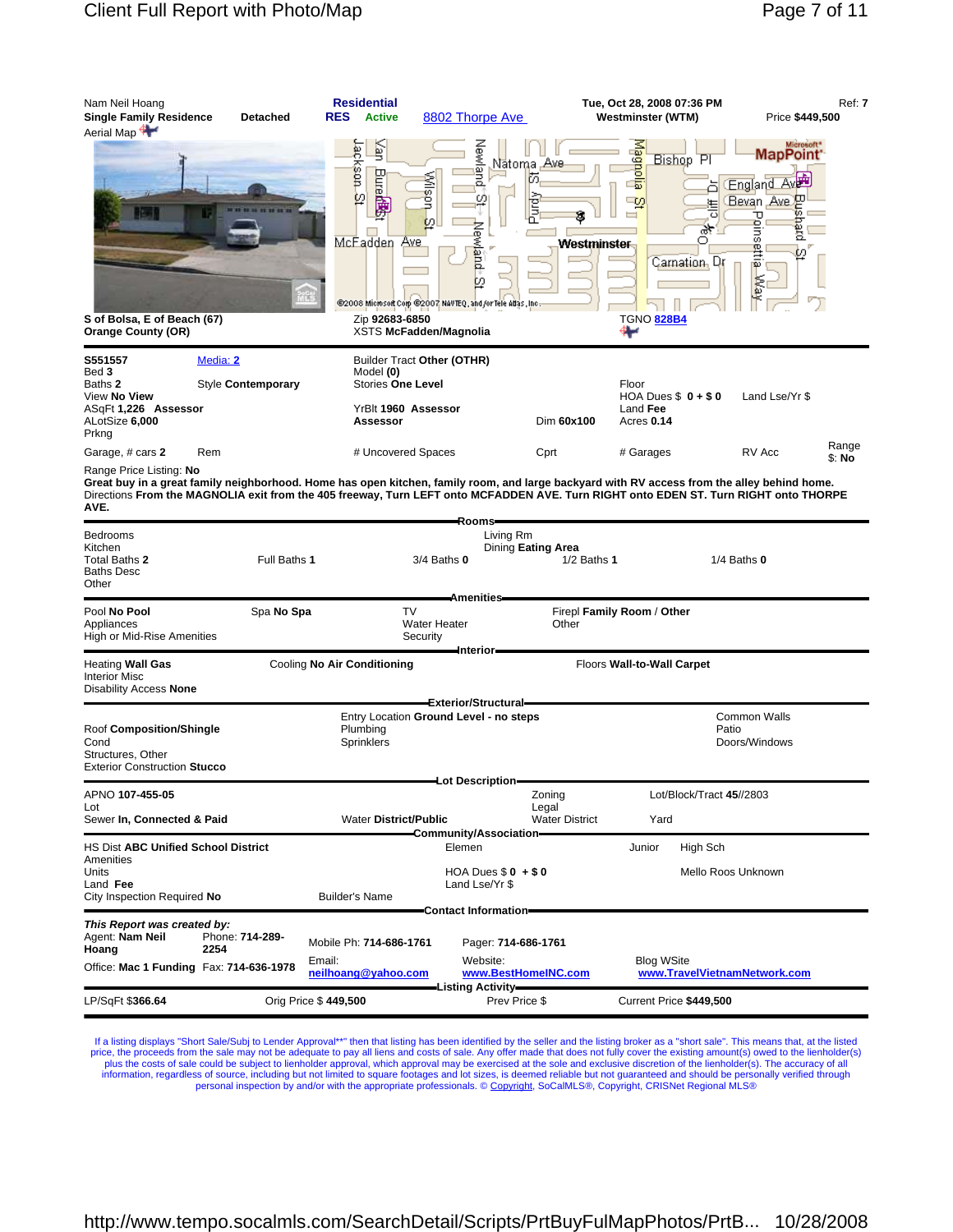| Nam Neil Hoang                                    |                 | <b>Residential</b>                                        |                                                                                                                                                      | Tue, Oct 28, 2008 07:36 PM                                        | Ref: 8                                                             |
|---------------------------------------------------|-----------------|-----------------------------------------------------------|------------------------------------------------------------------------------------------------------------------------------------------------------|-------------------------------------------------------------------|--------------------------------------------------------------------|
| <b>Single Family Residence</b><br>Aerial Map      | <b>Detached</b> | <b>RES</b><br><b>Active</b>                               | 8242 Mcfadden Ave                                                                                                                                    | Midway City (MC)                                                  | Price \$455,000                                                    |
|                                                   |                 | VVhitney Dr<br><b>Huntington</b><br><b>Beach</b>          | ackson<br><b>éach</b><br>₿<br>胃<br>ťο.<br><b>BNB</b><br>ă<br>Ø.<br>£°<br>₽<br>39                                                                     | ley⊌<br>Mispn<br>ல<br>Ē<br>o<br>Ø<br>R.<br>Westminster<br>Newland | dicrosoft*<br>MapPoint <sup>*</sup><br>ᆷ<br>Thorpe Ave a<br>Ε<br>屑 |
| S of Bolsa, E of Beach (67)<br>Orange County (OR) |                 | 167<br>Zip 92655-1611<br><b>XSTS Beach &amp; Mcfadden</b> | 405<br>Worthy.<br>@2008 Microsoft Corp @2007 NAVIEQ, and /or Tele Adas, Inc.                                                                         | 刊南<br>12<br><b>TGNO 828A4</b>                                     | Ω<br>Palos Verdes Ave<br>E                                         |
| S551929<br>Bed 4                                  | Media: 5        | <b>Builder Tract Other (OTHR)</b><br>Model (z)            |                                                                                                                                                      |                                                                   |                                                                    |
| Baths 2<br>View Park or Green Belt View           | Style Spanish   | <b>Stories One Level</b>                                  |                                                                                                                                                      | Floor<br>HOA Dues $$0 + $0$                                       | Land Lse/Yr \$                                                     |
| ASqFt 1,580 Assessor<br>ALotSize 7,210<br>Prkng   |                 | YrBlt 1958 Assessor<br>Assessor                           | Dim 62x115                                                                                                                                           | Land Fee<br>Acres 0.17                                            |                                                                    |
| Garage, # cars 0                                  | Rem             | # Uncovered Spaces                                        | Cprt                                                                                                                                                 | # Garages                                                         | Range<br>RV Acc<br>\$: No                                          |
| Range Price Listing: No                           |                 |                                                           | PRICED FOR A QUICK SALE!!! 1,580 SF with a large lot 7,210 SF. Beautiful front yard perfect for gardening with a backyard large enough to entertain. |                                                                   |                                                                    |

PRICED FOR A QUICK SALE!!! 1,580 SF with a large lot 7,210 SF. Beautiful front yard perfect for gardening with a backyard large enough to entertain.<br>Tile & carpet flooring throughout with updated kitchen! Private rear entr

|                                                                                                    |                              |                             |                                                                         | -Rooms                            |                                                                                     |                                                   |                               |
|----------------------------------------------------------------------------------------------------|------------------------------|-----------------------------|-------------------------------------------------------------------------|-----------------------------------|-------------------------------------------------------------------------------------|---------------------------------------------------|-------------------------------|
| Bedrooms<br>Kitchen<br>Total Baths 2<br><b>Baths Desc</b><br>Other                                 | Full Baths 2                 |                             |                                                                         | Living Rm<br>$3/4$ Baths $0$      | Dining In Kitchen<br>$1/2$ Baths $0$                                                |                                                   | $1/4$ Baths $0$               |
|                                                                                                    |                              |                             |                                                                         | <b>Amenities</b>                  |                                                                                     |                                                   |                               |
| Pool No Pool<br>Appliances<br>High or Mid-Rise Amenities                                           |                              |                             | Spa No Spa                                                              |                                   | <b>TV</b><br><b>Water Heater</b><br>Security                                        |                                                   | Firepl<br>Other               |
| <b>Heating Wall Gas</b><br><b>Interior Misc</b><br>Disability Access None                          |                              | Cooling No Air Conditioning |                                                                         | Interior-<br>Exterior/Structural- | Floors Carpet - Partial, Ceramic Tile                                               |                                                   |                               |
| Roof Composition/Shingle<br>Cond As Is<br>Structures, Other<br><b>Exterior Construction Stucco</b> |                              |                             | Entry Location Ground Level - no steps<br>Plumbing<br><b>Sprinklers</b> |                                   |                                                                                     | Patio                                             | Common Walls<br>Doors/Windows |
|                                                                                                    |                              |                             |                                                                         | -Lot Description-                 |                                                                                     |                                                   |                               |
| APNO 107-362-03<br>Lot<br>Sewer In Street Paid                                                     | <b>Water District/Public</b> |                             | Zoning<br>Legal<br><b>Water District</b>                                |                                   | Lot/Block/Tract 50//3114<br>Yard Brick Wall, Fenced-Rear, Stucco Wall, Wrought Iron |                                                   |                               |
| HS Dist Huntington Beach Union High School District                                                |                              |                             |                                                                         | Community/Association-            | Elemen                                                                              | Junior                                            | High Sch                      |
| Amenities<br>Units<br>Land Fee<br>City Inspection Required No                                      |                              |                             | <b>Builder's Name</b>                                                   |                                   | HOA Dues $$0 + $0$<br>Land Lse/Yr \$                                                |                                                   | Mello Roos No                 |
|                                                                                                    |                              |                             |                                                                         | -Contact Information-             |                                                                                     |                                                   |                               |
| This Report was created by:<br>Agent: Nam Neil<br>Hoang                                            | Phone: 714-289-<br>2254      |                             | Mobile Ph: 714-686-1761                                                 | Website:                          | Pager: 714-686-1761                                                                 |                                                   |                               |
| Office: Mac 1 Funding Fax: 714-636-1978                                                            |                              | Email:                      | neilhoang@yahoo.com                                                     | <b>Listing Activity</b>           | www.BestHomeINC.com                                                                 | <b>Blog WSite</b><br>www.TravelVietnamNetwork.com |                               |
| LP/SqFt \$287.97                                                                                   |                              | Orig Price \$455,000        |                                                                         |                                   | Prev Price \$                                                                       | Current Price \$455,000                           |                               |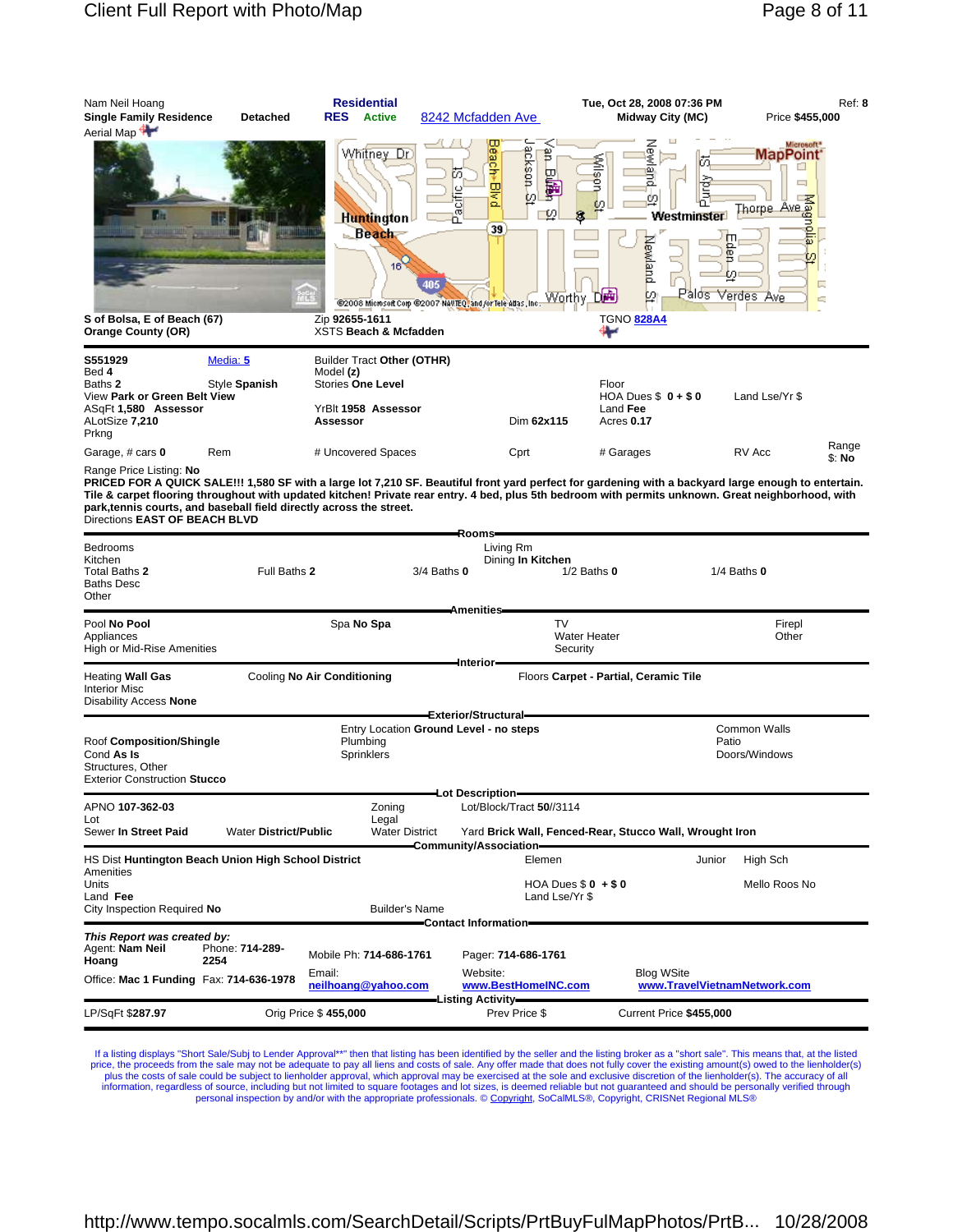

Range Price Listing: **No**

**Take advantage of the improvements the previous owner made, add a few touches of your own and you'll have a very nice home. Two bedrooms up, two down. Large open living room with firepalce and wood floors opens to formal dining and a remodeled kitchen with cherry-stained cabinets,**  granite counters and tile flooring. For entertaining, enjoy the covered patio and gunite pool with waterfall. There's a spa and gazebo, too but may need<br>some work. Walk to the park right next door and next to that is the e **windows, large driveway for RV, sectional garage door, wrot iron enclosed yard, and upgraded bathrooms. Central location is very convenient to 22 and 405 access and only about 8 miles to the beach. Huntington Beach Union High School District.** Directions **Golden West south of 22 (and Garden Grove Blvd) to Hood - Right to Siskiyou - Left to house**

|                                                                                                                                                          |              |                         |                                                          | Rooms-                                                                   |                 |                                                                |                                                          |  |
|----------------------------------------------------------------------------------------------------------------------------------------------------------|--------------|-------------------------|----------------------------------------------------------|--------------------------------------------------------------------------|-----------------|----------------------------------------------------------------|----------------------------------------------------------|--|
| Bedrooms Main Floor Bedroom<br>Kitchen Granite Counters, Remodeled                                                                                       |              | Dining Eating Area      | Living Rm Living Room                                    |                                                                          |                 |                                                                |                                                          |  |
| Total Baths 2<br><b>Baths Desc</b><br>Other Laundry In Garage                                                                                            | Full Baths 1 |                         | 3/4 Baths 1                                              |                                                                          | $1/2$ Baths $0$ |                                                                | $1/4$ Baths $0$                                          |  |
|                                                                                                                                                          |              |                         |                                                          | -Amenities –                                                             |                 |                                                                |                                                          |  |
| Pool Gunite, In Ground, Waterfall<br>Appliances Cooktop - Gas<br>High or Mid-Rise Amenities                                                              |              | Spa Fiberglass          | <b>TV</b><br>Water Heater Gas<br>Security Automatic Gate | Other Gazebo<br>-Interior                                                |                 |                                                                | Firepl Living Room / Brick, Stone / Uses Both Gas & Wood |  |
| Heating Forced Air, Natural Gas<br>Interior Misc Entrance - Hall<br>Disability Access None                                                               |              | Cooling Central         |                                                          |                                                                          |                 | Floors Carpet - Partial, Ceramic Tile, Concrete Slab, Laminate |                                                          |  |
|                                                                                                                                                          |              |                         |                                                          | Exterior/Structural-                                                     |                 |                                                                |                                                          |  |
| Entry Location Ground Level - no steps<br>Plumbing<br>Roof Composition/Shingle<br>Cond As Is<br>Sprinklers<br>Other Faces West<br>Structures, Other Shed |              |                         |                                                          | Common Walls<br>Patio<br>Doors/Windows Double Pane Windows, French Doors |                 |                                                                |                                                          |  |
| <b>Exterior Construction Stucco</b>                                                                                                                      |              |                         |                                                          |                                                                          |                 |                                                                |                                                          |  |
|                                                                                                                                                          |              |                         |                                                          | —Lot Description—                                                        |                 |                                                                |                                                          |  |
| APNO 203-472-01                                                                                                                                          |              |                         |                                                          |                                                                          | Zoning          |                                                                | Lot/Block/Tract 60//4832                                 |  |
| Lot<br>Sewer In, Connected & Paid<br><b>Water District/Public</b>                                                                                        |              |                         |                                                          | Legal<br><b>Water District</b>                                           |                 | Yard Block Wall                                                |                                                          |  |
|                                                                                                                                                          |              |                         |                                                          | Community/Association                                                    |                 |                                                                |                                                          |  |
| HS Dist Huntington Beach Union High School District<br>Amenities                                                                                         |              |                         |                                                          | Elemen Fryberger                                                         |                 | Junior Johnson                                                 | High Sch Westminster                                     |  |
| Units<br>Land Fee                                                                                                                                        |              |                         |                                                          | HOA Dues $$0 + $0$<br>Land Lse/Yr \$0                                    |                 |                                                                | Mello Roos No                                            |  |
| City Inspection Required No                                                                                                                              |              | <b>Builder's Name</b>   |                                                          |                                                                          |                 |                                                                |                                                          |  |
|                                                                                                                                                          |              |                         |                                                          | Contact Information-                                                     |                 |                                                                |                                                          |  |
| This Report was created by:<br>Agent: Nam Neil<br>Phone: 714-289-<br>2254<br>Hoang                                                                       |              | Mobile Ph: 714-686-1761 |                                                          | Pager: 714-686-1761                                                      |                 |                                                                |                                                          |  |
|                                                                                                                                                          |              | Email:                  |                                                          | Website:                                                                 |                 | <b>Blog WSite</b>                                              |                                                          |  |
| Office: Mac 1 Funding Fax: 714-636-1978                                                                                                                  |              | neilhoang@vahoo.com     |                                                          | www.BestHomeINC.com                                                      |                 | www.TravelVietnamNetwork.com                                   |                                                          |  |
| Orig Price \$465,000<br>LP/SqFt \$264.05                                                                                                                 |              |                         |                                                          | Prev Price \$                                                            |                 | Current Price \$465,000                                        |                                                          |  |

If a listing displays "Short Sale/Subj to Lender Approval\*\*" then that listing has been identified by the seller and the listing broker as a "short sale". This means that, at the listed price, the proceeds from the sale may not be adequate to pay all liens and costs of sale. Any offer made that does not fully cover the existing amount(s) owed to the lienholder(s)<br>plus the costs of sale could be subject to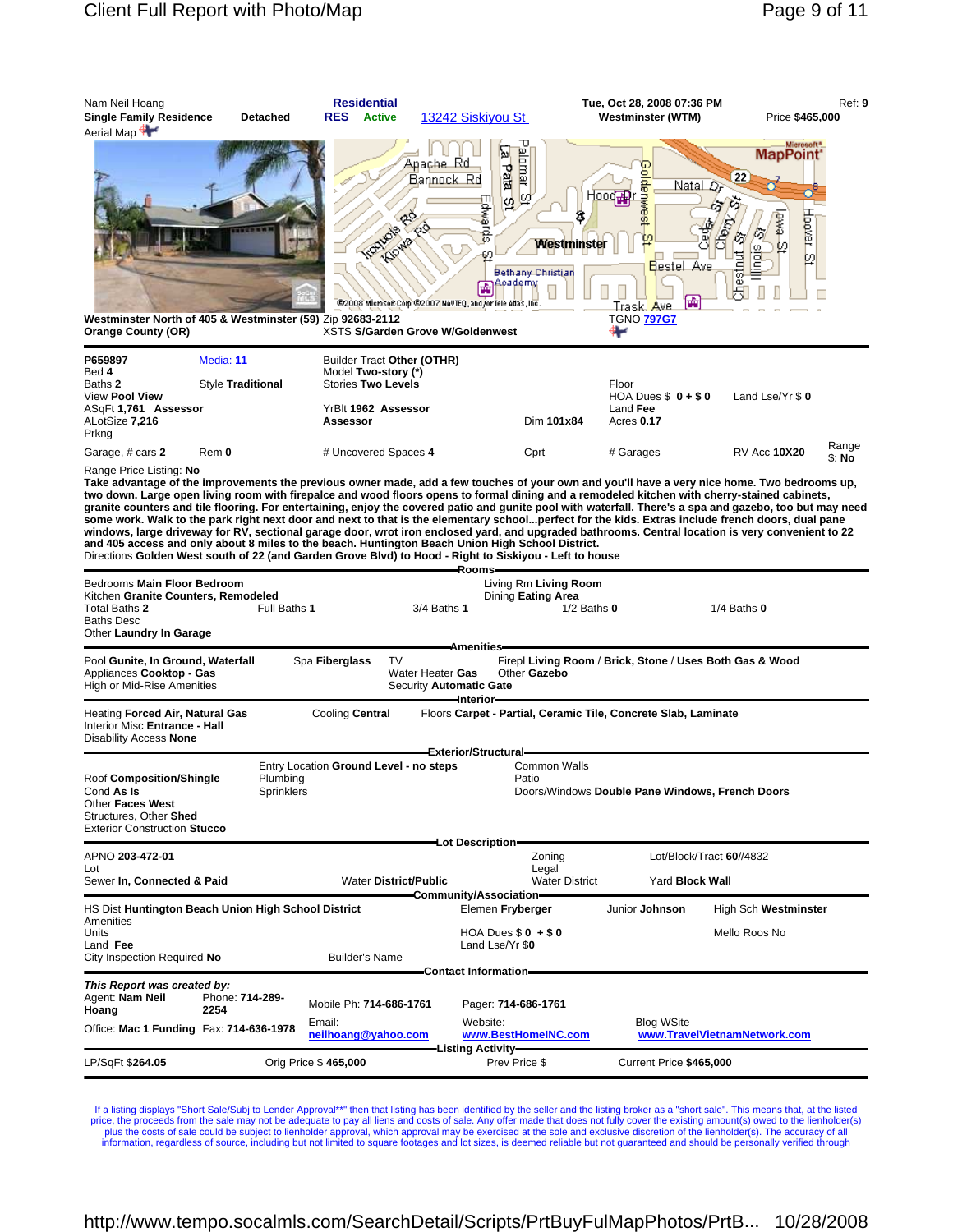personal inspection by and/or with the appropriate professionals. © Copyright, SoCalMLS®, Copyright, CRISNet Regional MLS®